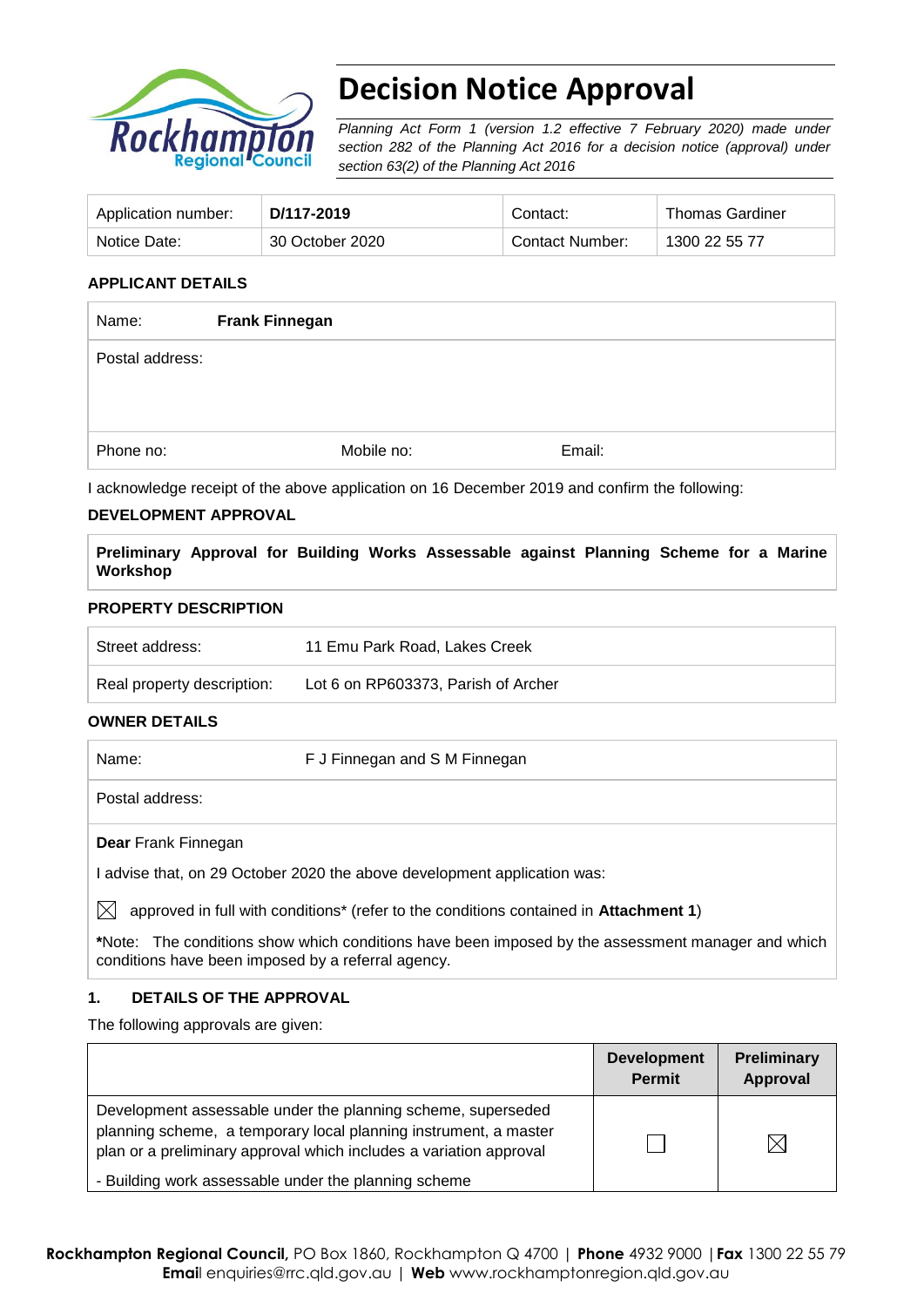## **2. CONDITIONS**

This approval is subject to the conditions in Attachment 1.

#### **3. FURTHER DEVELOPMENT PERMITS REQUIRED**

Please be advised that the following development permits are required to be obtained before the development can be carried out:

| Type of development permit required | Subject of the required development permit |
|-------------------------------------|--------------------------------------------|
| <b>Operational Works</b>            | <b>Parking Works</b>                       |
| Building Works                      |                                            |
| Plumbing and Drainage Works         |                                            |

### **4. REFERRAL AGENCIES NIL**

#### **5. THE APPROVED PLANS**

**The approved development must be completed and maintained generally in accordance with the approved drawings and documents:**

| <b>Drawing/report title</b>            | Prepared by                    | <b>Date</b>    | Reference number | <b>Rev</b>  |
|----------------------------------------|--------------------------------|----------------|------------------|-------------|
| Flood Impact Assessment                | Allan & Dennis                 | 31 July 2020   | J18075           | <b>R1V1</b> |
| Site Plans: Existing and Proposed      | <b>BAEL Building</b><br>Design | 16 August 2016 | 1410-10          | DA1.1       |
| Site Plans: Parking and<br>Landscaping | <b>BAEL Building</b><br>Design | 16 August 2016 | 1410-10          | DA1.1       |
| Layout Plans: Ground &<br>Mezzanine    | <b>BAEL Building</b><br>Design | 16 August 2016 | 1410-10          | DA1.1       |

### **6. CURRENCY PERIOD FOR THE APPROVAL (s.85 of the** *Planning Act***)**

The standard currency periods stated in section 85 of *Planning Act 2016* apply to each aspect of development in this approval, if not stated in the conditions of approval attached.

### **7. STATEMENT OF REASONS**

| <b>Description of the</b><br>development | The proposed development is for a Preliminary Approval for Building Works<br>assessable against the Planning Scheme (Marine Workshop)                                                                                                                                                                                                                           |  |
|------------------------------------------|-----------------------------------------------------------------------------------------------------------------------------------------------------------------------------------------------------------------------------------------------------------------------------------------------------------------------------------------------------------------|--|
| <b>Reasons for Decision</b>              | Assessment of the development against the relevant zone purpose,<br>a)<br>planning scheme codes and planning scheme policies demonstrates<br>that the proposed development will not cause significant adverse<br>impacts on the surrounding natural environment, built environment and<br>infrastructure, community facilities, or local character and amenity; |  |
|                                          | The proposed development does not compromise the relevant State<br>b)<br>Planning Policy; and                                                                                                                                                                                                                                                                   |  |
|                                          | On balance, the application should be approved because the<br>C)<br>circumstances favour Council exercising its discretion to approve the<br>application even though the development does not comply with an<br>aspect of the assessment benchmarks.                                                                                                            |  |
| <b>Assessment Benchmark</b>              | The proposed development was assessed against the following assessment<br>benchmark:                                                                                                                                                                                                                                                                            |  |
|                                          | Flood Hazard Overlay Code.                                                                                                                                                                                                                                                                                                                                      |  |
| <b>Compliance with</b><br>assessment     | The development was assessed against all of the assessment benchmarks<br>listed above and complies with all of these with the exceptions listed below.                                                                                                                                                                                                          |  |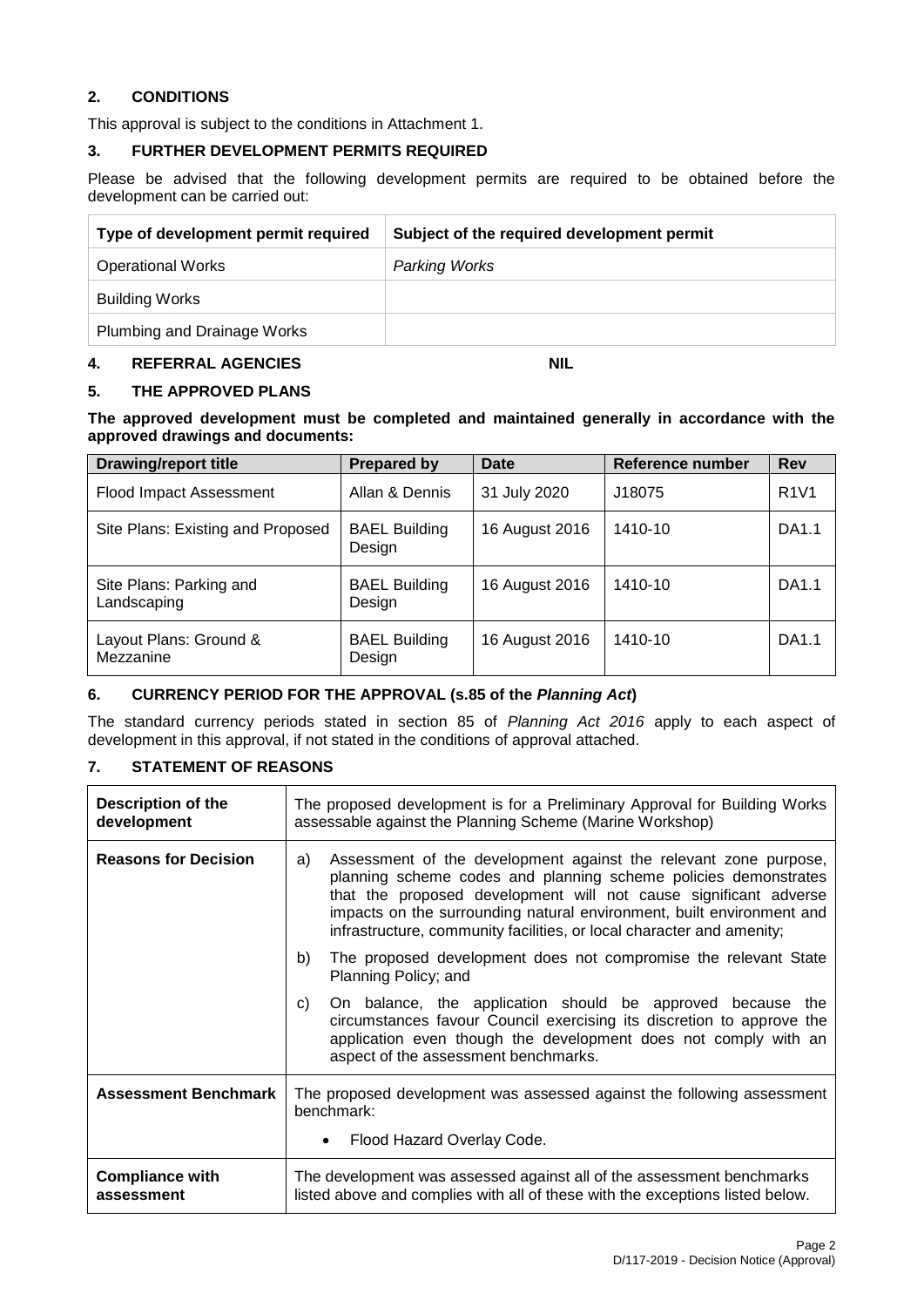| benchmarks                   | <b>Assessment</b><br><b>Benchmark</b>  | Reasons for the approval despite non-<br>compliance with benchmark                                                                                                                                                                                                                                                                                                                                                                                                                                                                                            |  |
|------------------------------|----------------------------------------|---------------------------------------------------------------------------------------------------------------------------------------------------------------------------------------------------------------------------------------------------------------------------------------------------------------------------------------------------------------------------------------------------------------------------------------------------------------------------------------------------------------------------------------------------------------|--|
|                              | Flood Hazard Overlay<br>Code<br>(PO4)  | The<br>proposed development<br>involves<br>the<br>construction of several new<br>buildings<br>and<br>structures which are located in the H3 (High) and<br>H4 (High) flood hazard categories. This conflicts<br>with Acceptable Outcome 4.1.1 which restricts the<br>development of new buildings or structures in this<br>flood hazard category.                                                                                                                                                                                                              |  |
|                              |                                        | Flood<br>which<br>modelling<br>provided<br>was<br>demonstrated that the proposed development is<br>not predicted to cause adverse off-site impacts<br>during Fitzroy River flood events. The proposed<br>structures are also designed to be resilient to<br>flood hazard events, in particular, the ground floor<br>of the proposed workshop remaining open for<br>flood storage and conveyance. Further, during a<br>flood event there is considered to be sufficient<br>time to evacuate from the development site, prior<br>to flood inundation occurring. |  |
|                              |                                        | As such, the proposed development is considered<br>to be compatible with the level of risk associated<br>with the flood hazard on the site.                                                                                                                                                                                                                                                                                                                                                                                                                   |  |
|                              | Flood Hazard Overlay<br>Code<br>(PO10) | The Flood Report submitted in response to<br>Council's information request stated that there<br>would be some loss of flood plain storage as a<br>consequence of the development occurring. This<br>partially conflicts with Performance Outcome 10,<br>which states that development does not result in<br>any reduction of onsite flood storage capacity.                                                                                                                                                                                                   |  |
|                              |                                        | Despite the loss of some flood plain storage, in<br>the context of the development the loss is<br>considered to be minimal and not resulting in any<br>significant increase in flood levels. Further, flood<br>depths and velocities will not significantly change<br>within the development site, nor will the proposed<br>development<br>significantly<br>alter<br>flood<br>characteristics external to the site.                                                                                                                                           |  |
|                              |                                        | As such, the proposed development is not<br>expected to cause adverse impacts to external<br>properties during a flood event for the Fitzroy<br>River.                                                                                                                                                                                                                                                                                                                                                                                                        |  |
| <b>Matters prescribed by</b> | The State Planning Policy 2017;        |                                                                                                                                                                                                                                                                                                                                                                                                                                                                                                                                                               |  |
| regulation                   | $\bullet$                              | The Central Queensland Regional Plan 2013;                                                                                                                                                                                                                                                                                                                                                                                                                                                                                                                    |  |
|                              |                                        | The Rockhampton Region Planning Scheme 2015 (version 2.1); and                                                                                                                                                                                                                                                                                                                                                                                                                                                                                                |  |
|                              |                                        | The common material, being the material submitted with the application.                                                                                                                                                                                                                                                                                                                                                                                                                                                                                       |  |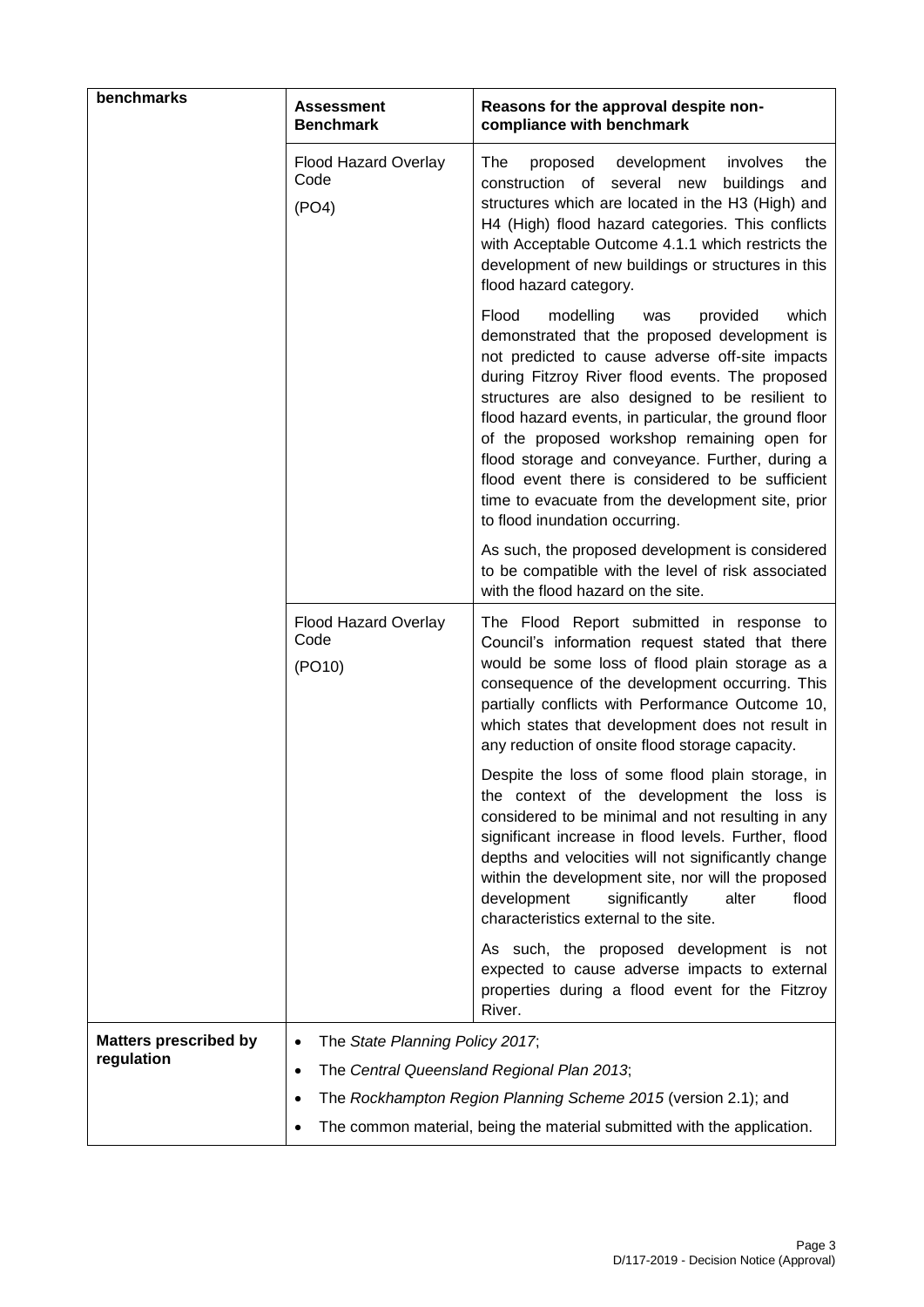## **8. APPEAL RIGHTS**

The rights of an applicant to appeal to a tribunal or the Planning and Environment Court against a decision about a development application are set out in chapter 6, part 1 of the *Planning Act 2016*. There may also be a right to make an application for a declaration by a tribunal (see chapter 6, part 2 of the *Planning Act 2016).*

### *Appeal by an applicant*

An applicant for a development application may appeal to the Planning and Environment Court against the following:

- the refusal of all or part of the development application
- a provision of the development approval
- the decision to give a preliminary approval when a development permit was applied for
- a deemed refusal of the development application.

An applicant may also have a right to appeal to the Development tribunal. For more information, see schedule 1 of the *Planning Act 2016*.

The timeframes for starting an appeal in the Planning and Environment Court are set out in section 229 of the *Planning Act 2016*.

**Attachment 2** is an extract from the *Planning Act 2016* that sets out the applicant's appeal rights and the appeal rights of a submitter.

## **9. WHEN THE DEVELOPMENT APPROVAL TAKES EFFECT**

This development approval takes effect:

From the time the decision notice is given  $-$  if there is no submitter and the applicant does not appeal the decision to the court.

Or

When the submitter's appeal period ends  $-$  if there is a submitter and the applicant does not appeal the decision to the court.

Or

Subject to the decision of the court, when the appeal is finally decided  $-$  if an appeal is made to the court.

### **10. ASSESSMENT MANAGER**

| Name: | Tarnya Fitzgibbon<br><b>COORDINATOR</b> | Signature: | Date: 30 October 2020 |
|-------|-----------------------------------------|------------|-----------------------|
|       | <b>DEVELOPMENT ASSESSMENT</b>           |            |                       |

### **Attachment 1 – Conditions of the approval**

*Part 1* **–** *Conditions imposed by the assessment manager [Note: where a condition is imposed about infrastructure under Chapter 4 of the Planning Act 2016, the relevant provision of the Act under which this condition was imposed must be specified.]*

### **Attachment 2—Extract on appeal rights**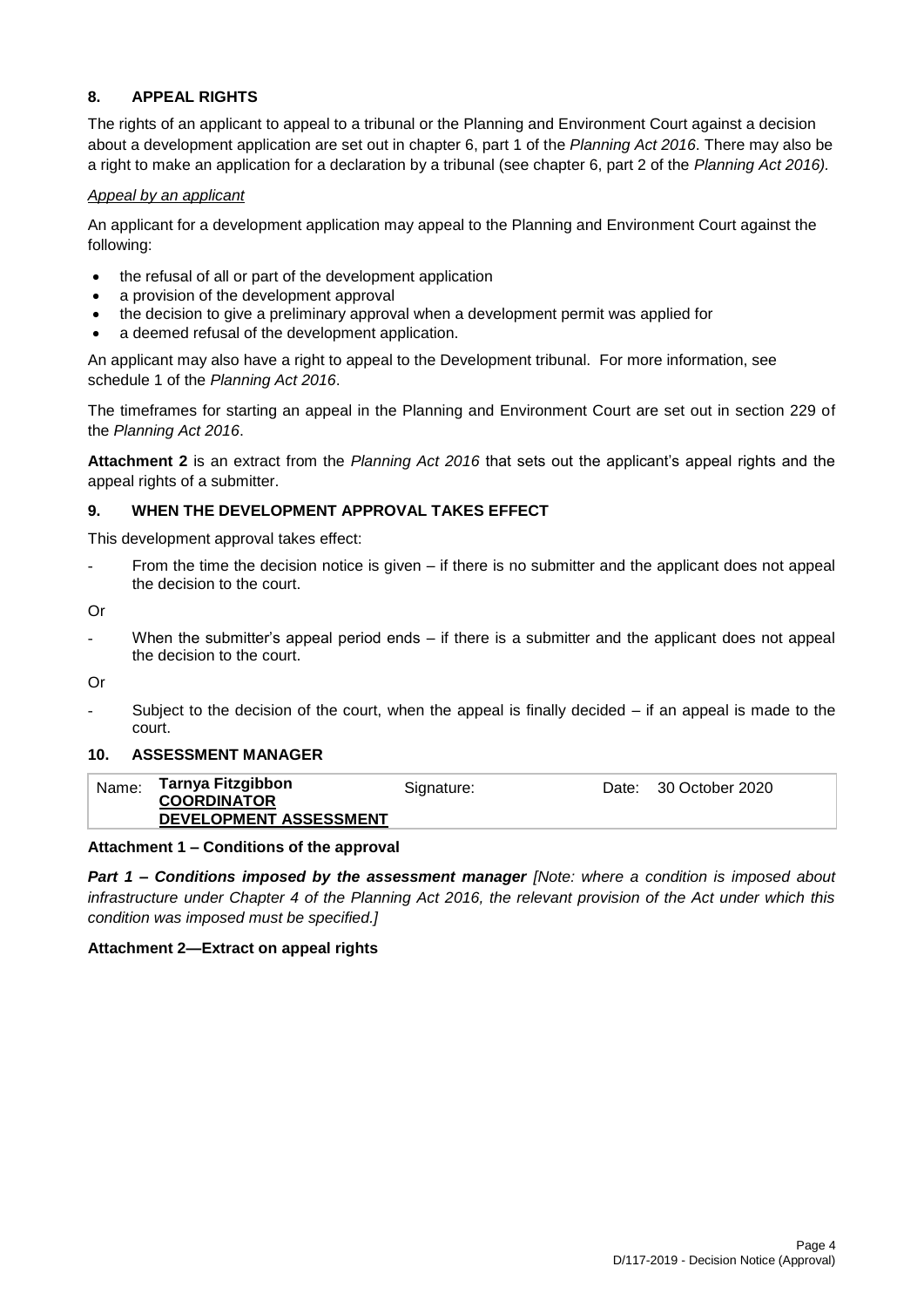

# **Attachment 1 – Part 1 Rockhampton Regional Council Conditions**

*Planning Act 2016*

- 1.0 ADMINISTRATION
- 1.1 The Developer and their employee, agent, contractor or invitee is responsible for ensuring compliance with the conditions of this development approval.
- 1.2 Where these Conditions refer to "Council" in relation to requiring Council to approve or to be satisfied as to any matter, or conferring on the Council a function, power or discretion, that role may be fulfilled in whole or in part by a delegate appointed for that purpose by the Council.
- 1.3 All conditions, works, or requirements of this development must be undertaken, completed, and be accompanied by a Compliance Certificate for any operational works required by this development approval:
	- 1.3.1 to Council's satisfaction;
	- 1.3.2 at no cost to Council; and
	- 1.3.3 prior to the commencement of the use,

unless otherwise stated.

- 1.4 Infrastructure requirements of this development approval must be contributed to the relevant authorities, where applicable, at no cost to Council, prior to the commencement of the use, unless otherwise stated.
- 1.5 The following further Development Permits must be obtained prior to the commencement of any works associated with their purposes:
	- 1.5.1 Operational Works:
		- (i) Parking Works;
	- 1.5.2 Plumbing and Drainage Works; and
	- 1.5.3 Building Works.
- 1.6 All Development Permits for Operational Works and Plumbing and Drainage Works must be obtained prior to the issue of a Development Permit for Building Works.
- 1.7 All works must be designed, constructed and maintained in accordance with the relevant Council policies, guidelines and standards, unless otherwise stated.
- 1.8 All engineering drawings/specifications, design and construction works must be in accordance with the requirements of the relevant *Australian Standards* and must be approved, supervised and certified by a Registered Professional Engineer of Queensland.
- 1.9 This Development Permit does not permit the use of the premises for a Caretaker's Residence or any other residential use. A separate Development Permit is required if the site is to accommodate any residential use.

## 2.0 APPROVED PLANS AND DOCUMENTS

2.1 The approved development must be completed and maintained generally in accordance with the approved plans and documents, except where amended by any condition of this development approval:

| <b>Drawing/report title</b>              | Prepared by | Date         | Reference number | <b>Rev</b>  |
|------------------------------------------|-------------|--------------|------------------|-------------|
| Flood Impact Assessment   Allan & Dennis |             | 31 July 2020 | J18075           | <b>R1V1</b> |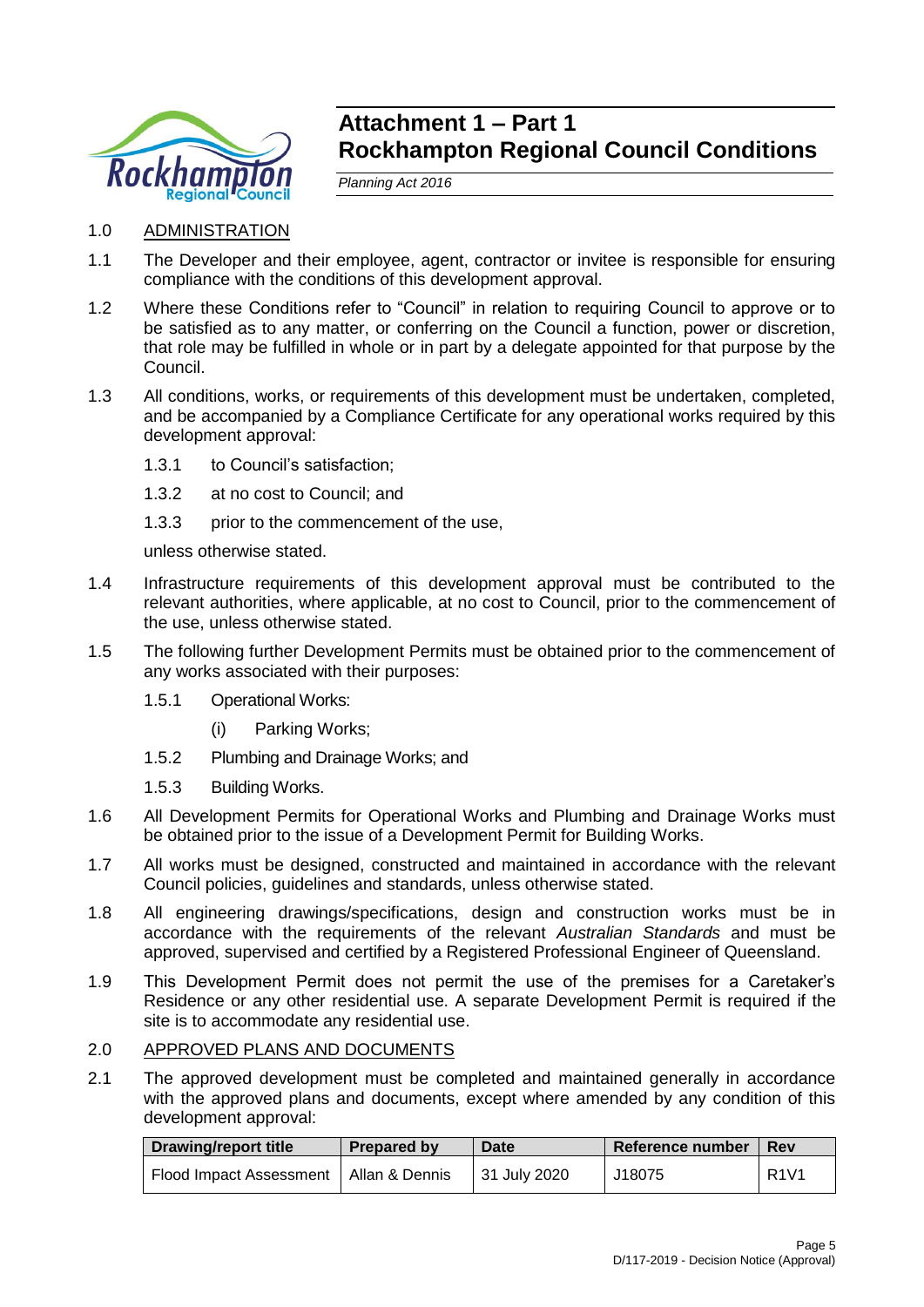| Site Plans: Existing and<br>Proposed   | <b>BAEL Building</b><br>Design | 16 August 2016 | 1410-10 | DA1.1 |
|----------------------------------------|--------------------------------|----------------|---------|-------|
| Site Plans: Parking and<br>Landscaping | <b>BAEL Building</b><br>Design | 16 August 2016 | 1410-10 | DA1.1 |
| Layout Plans: Ground &<br>Mezzanine    | <b>BAEL Building</b><br>Design | 16 August 2016 | 1410-10 | DA1.1 |

- 2.2 Where there is any conflict between the conditions of this development approval and the details shown on the approved plans and documents, the conditions of this development approval must prevail.
- 2.3 Where conditions require the above plans or documents to be amended, the revised document(s) must be submitted for approval by Council prior to the submission of an application for a Development Permit for Building Works.

## 3.0 PARKING WORKS

- 3.1 A Development Permit for Operational Works (parking works) must be obtained prior to the commencement of any parking works on the development site.
- 3.2 All parking works must be designed and constructed in accordance with the approved plans (refer to condition 2.1), *Capricorn Municipal Development Guidelines*, and *Australian Standard AS2890 "Parking facilities"* and the provisions of Development Permit for Operational Works (parking works).
- 3.3 All car parking, internal access (within the Lot) and vehicle manoeuvring areas must be paved or sealed to Council's satisfaction.
- 3.4 All vehicles must ingress and egress the development in a forward gear.
- 3.5 A minimum of three (3) parking spaces must be provided on-site. This includes one (1) universal access parking space.
- 3.6 Universal access parking spaces must be provided on-site in accordance with *Australian Standard AS2890.6 "Parking facilities - Off-street parking for people with disabilities".*
- 3.7 Parking spaces must be line-marked in accordance with the approved Site Plan (refer to condition 2.1) and in accordance with the *Australian Standard AS2890 "Parking facilities"* and the provisions of a Development Permit for Operational Works (access and parking works).

### 4.0 PLUMBING AND DRAINAGE WORKS

- 4.1 All internal plumbing and drainage works must be designed and constructed in accordance with the approved plans (refer to condition 2.1), *Capricorn Municipal Development Guidelines*, *Water Supply (Safety and Reliability) Act 2008, Plumbing and Drainage Act 2018*, Council's Plumbing and Drainage Policies and the provisions of a Development Permit for Plumbing and Drainage Works.
- 4.2 The development must be remain connected to Council's reticulated water network.
- 4.3 The existing water connection point(s) must be retained, and upgraded if necessary, to service the development. A hydraulic engineer or other suitably qualified person must determine the size of connection required.
- 4.4 A fire hydrant must be installed on the existing 200 millimetre diameter water main located within the western side of the Emu Park Road, fronting the development site.
- 4.5 Alteration, disconnection or relocation of internal plumbing and sanitary drainage works associated with the existing building must be in accordance with regulated work under the *Plumbing and Drainage Act 2018* and Council's Plumbing and Drainage Policies.
- 4.6 Any application for a Development Permit for Plumbing and Drainage Works must be accompanied by the Site Evaluation Report in accordance with the *Queensland Plumbing*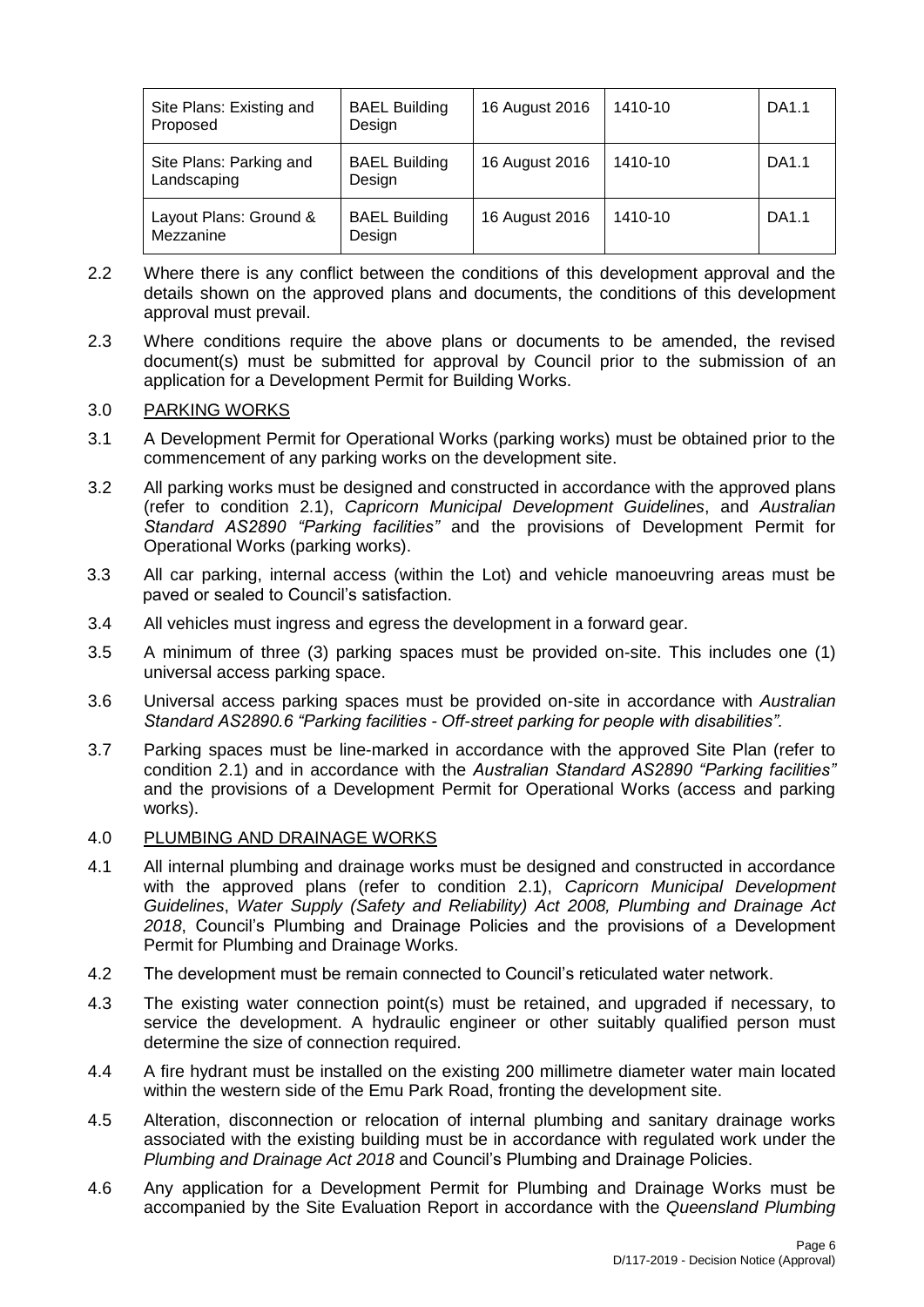*and Wastewater Code* for on-site sewerage. The Site Evaluation Report must take into account the slope of the development site, flood implications and its proximity to a water course.

- 4.7 On-site sewerage treatment and disposal must be provided in accordance with the *Queensland Plumbing and Wastewater Code* and Council's Plumbing and Drainage Policies.
- 4.8 The on-site sewerage treatment and disposal area must not be located within the existing water course or conflict with the separation distance as detailed with the *Queensland Plumbing and Wastewater Code*.
- 4.9 Arrestor traps must be required on any non-domestic discharges to protect the on-site sewerage facilities.

## 5.0 ROOF AND ALLOTMENT DRAINAGE WORKS

- 5.1 All roof and allotment drainage works must be designed and constructed in accordance with the approved plans (refer to condition 2.1), *Queensland Urban Drainage Manual*, *Capricorn Municipal Development Guidelines* and sound engineering practice.
- 5.2 All roof and allotment (including from car parking area) runoff from the development must be directed to a lawful point of discharge and must not restrict, impair or change the natural flow of runoff water or cause a nuisance or worsening to surrounding land or infrastructure.

## 6.0 SITE WORKS

- 6.1 All earthworks must be undertaken in accordance with *Australian Standard AS3798 "Guidelines on earthworks for commercial and residential developments"* and Flood Impact Assessment report (refer to condition 2.1).
- 6.2 Site works must be constructed such that they do not, at any time, in any way restrict, impair or change the natural flow of runoff water, or cause a nuisance or worsening to surrounding land or infrastructure.

## 7.0 BUILDING WORKS

- 7.1 A Development Permit for Building Works must be obtained for all existing and proposed structures prior to the commencement of any building works on the site, as documented on the "proposed site plan" (refer to condition 2.1).
- 7.2 A Development Permit for Building Works must be obtained for the removal and/or demolition of any existing structures on the development site.
- 7.3 The "existing structure" annotated on the "existing site plan" is not approved and must be completely removed from the development site prior to the commencement of the use (refer to condition 2.1).
- 7.4 Structures must not be located within the on-site sewerage treatment and disposal area or conflict with the separation distances, in accordance with the *Queensland Plumbing and Wastewater Code*.
- 7.5 Impervious paved waste storage area/s must be provided in accordance with the approved plans (refer to condition 2.1) and the *Environmental Protection Regulation 2019* and must be:
	- 7.5.1 designed and located so as not to cause a nuisance to neighbouring properties;
	- 7.5.2 surrounded by at least a 1.8 metre high screen fence that obstructs from view the contents of the waste storage area by any member of the public from any public place;
	- 7.5.3 of a sufficient size to accommodate residential bins plus clearances around the bins for manoeuvring and cleaning;
	- 7.5.4 should the residential type bins not be adequate for the development commercial type bins must be required and must be service by a commercial contractor;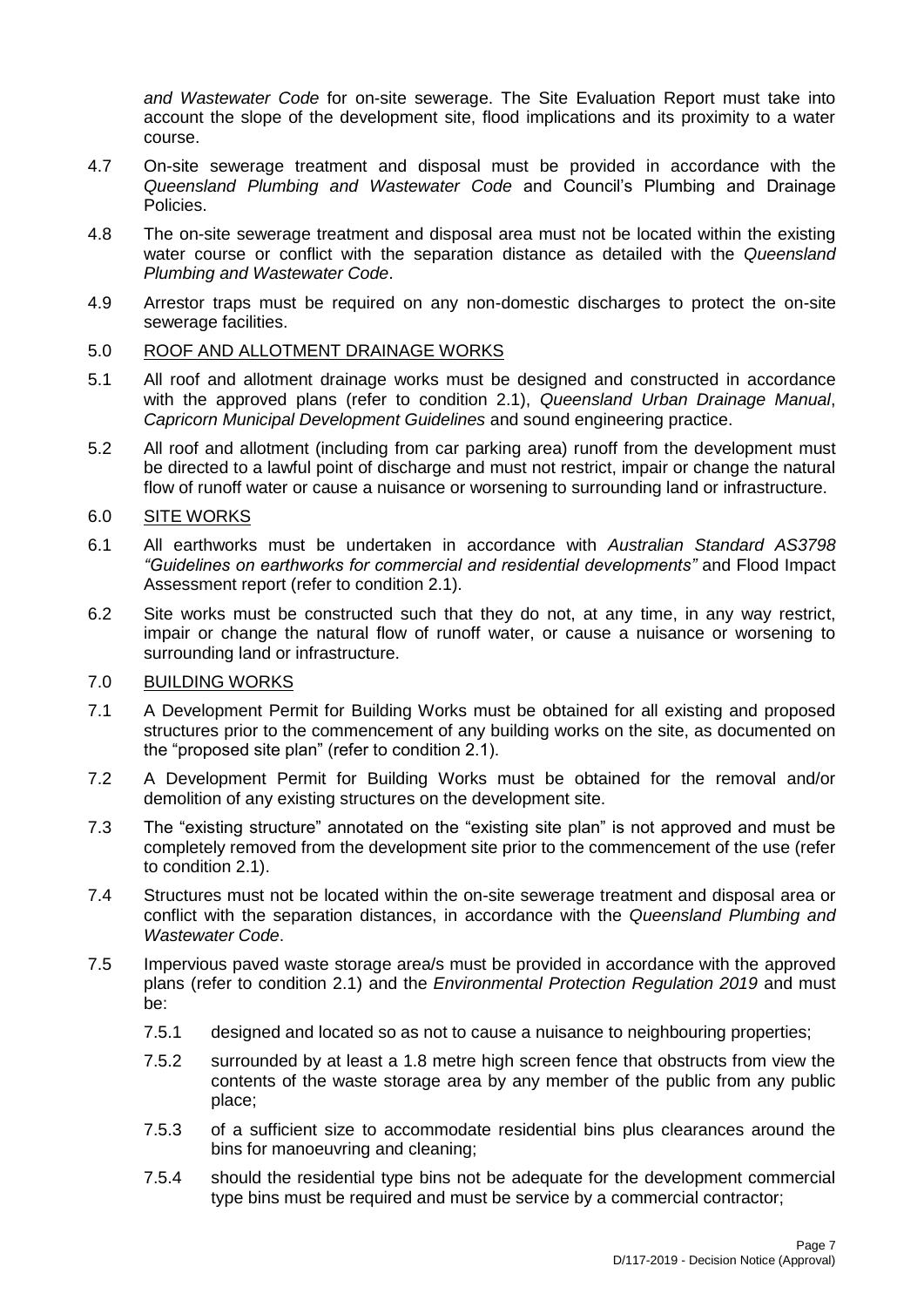- 7.6 At least thirty (30) percent of the gross floor area of all buildings and structures (refer to condition 2.1) must be a minimum of 500 millimetres above a one per cent (1%) Annual exceedance probability flood inundation level.
- 7.7 All proposed buildings / structures subjected to flood inundation during a one per cent (1%) Annual exceedance probability flood event, must be designed and constructed using suitable flood resilient materials.
- 7.8 All electrical and telecommunication services and utilities connected to the property, including electrical outlets, must be designed and installed at such a height that they are a minimum of 500 millimetres above a one per cent (1%) Annual exceedance probability flood level.
- 7.9 Any application for a Development Permit for Building Works must be accompanied by a detailed structural engineering report and a building certificate prepared by a suitably qualified Registered Professional Engineer of Queensland, which demonstrates that the building has been designed to withstand the forces created by floodwaters and debris loading.

## 8.0 ELECTRICITY

8.1 Electricity services must be provided to the development in accordance with the standards and requirements of the relevant service provider.

## 9.0 TELECOMMUNICATIONS

9.1 Telecommunications services must be provided to the development in accordance with the standards and requirements of the relevant service provider.

## 10.0 ASSET MANAGEMENT

- 10.1 Any alteration necessary to electricity, telephone, water mains, sewerage mains, and/or public utility installations resulting from the development or in connection with the development, must be undertaken and completed at no cost to Council.
- 10.2 Any damage to existing stormwater, water supply and sewerage infrastructure, kerb and channel, pathway or roadway (including removal of concrete slurry from public land and Council infrastructure), that occurs while any works are being carried out in association with this development approval must be repaired at full cost to the developer. This includes the reinstatement of any existing traffic signs or pavement markings that may have been removed or damaged.

## 11.0 ENVIRONMENTAL

- 11.1 An Erosion Control and Stormwater Control Management Plan prepared by a Registered Professional Engineer of Queensland in accordance with the *Capricorn Municipal Design Guidelines*, must be:
	- 11.1.1 implemented, monitored and maintained for the duration of the works, and until all exposed soil areas are permanently stabilised (for example, turfed, hydromulched, concreted, landscaped); and
	- 11.1.2 available on-site for inspection by Council Officers whilst all works are being carried out.

## 12.0 OPERATING PROCEDURES

- 12.1 All construction materials, waste, waste skips, machinery and contractors' vehicles must be located and stored or parked within the development site. Storage of materials or parking of construction machinery or contractors' vehicles must not occur within Emu Park Road.
- 12.2 All waste must be stored within a waste storage area (for example, general waste, recyclable waste, pallets, empty drums etcetera) in accordance with the approved plans (refer to condition 2.1). The owner of the land must ensure that:
	- 12.2.1 the area is kept in a clean and tidy condition;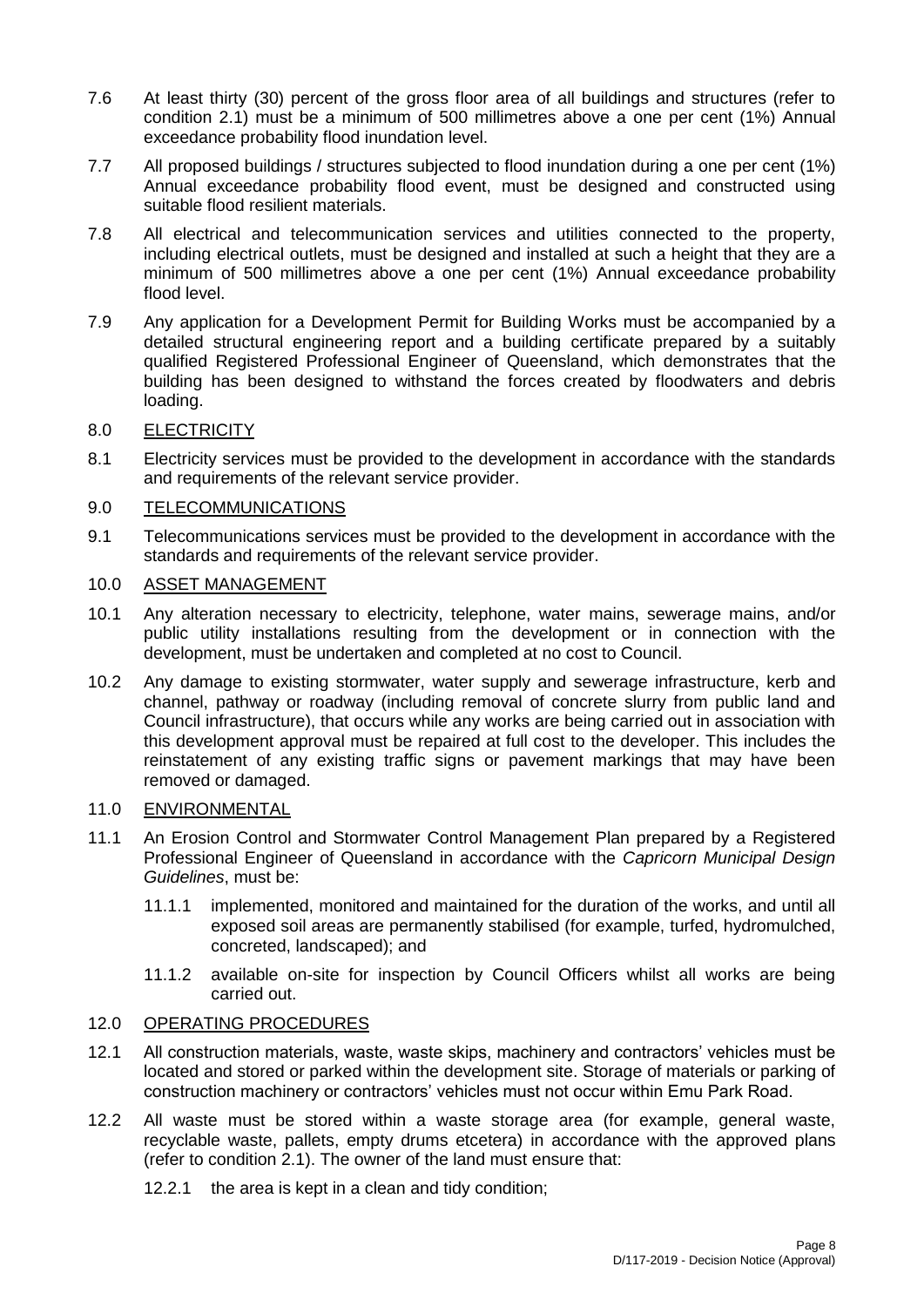- 12.2.2 fences and screens are maintained;
- 12.2.3 no waste material is stored external to the waste storage area/s; and
- 12.2.4 the area is maintained in accordance with *Environmental Protection Regulation 2019*.
- 12.3 No washing of plant, equipment and vehicles is permitted on the development site unless an approved washdown bay is built to prevent contamination of land and the stormwater system.
- 12.4 No contaminants are permitted to be released to land or water, including soil, silt, oils, detergents, etcetera. Any wash-down areas used for the maintenance or cleaning of equipment (including vehicles) must be appropriately bunded and drained to a holding tank and evaporated or serviced by a commercial contractor.

## ADVISORY NOTES

## NOTE 1. Aboriginal Cultural Heritage

It is advised that under section 23 of the *Aboriginal Cultural Heritage Act 2003*, a person who carries out an activity must take all reasonable and practicable measures to ensure the activity does not harm Aboriginal cultural heritage (the "cultural heritage duty of care"). Maximum penalties for breaching the duty of care are listed in the Aboriginal cultural heritage legislation. The information on Aboriginal cultural heritage is available on the Department of Aboriginal and Torres Strait Islander and Partnerships website [www.datsip.qld.gov.au.](http://www.datsip.qld.gov.au/)

## NOTE 2. Asbestos Removal

Any demolition and/or removal works involving asbestos materials must be undertaken in accordance with the requirements of the *Work Health and Safety Act 2011* and *Public Health Act 2005*.

## NOTE 3. General Environmental Duty

General environmental duty under the *Environmental Protection Act 1994* prohibits unlawful environmental nuisance caused by noise, aerosols, particles, dust, ash, fumes, light, odour or smoke beyond the boundaries of the development site during all stages of the development including earthworks, construction and operation.

### NOTE 4. General Safety Of Public During Construction

The *Work Health and Safety Act 2011* and *Manual of Uniform Traffic Control Devices* must be complied with in carrying out any construction works, and to ensure safe traffic control and safe public access in respect of works being constructed on a road.

## NOTE 5. Licensable Activities

Should an activity licensable by Rockhampton Regional Council be proposed for the development site, Council's Environment and Public Health Unit must be consulted to determine whether any approvals are required. Such activities may include food preparation, storage of dangerous goods or environmentally relevant activities. Approval for such activities is required before 'fit out' and operation.

## NOTE 6. Flood Contingency Plan

The developer must prepare a Flood Contingency Plan for the subject site that addresses but is not limited to the following:

- 5.1 types of flooding occurring on the site, period of time that the access / entry to the site will be cut, warning time prior to the event occurring, measures to be implemented to ensure the safety of property and people is maintained;
- 5.2 evacuation routes and routes;
- 5.3 types of vehicles required for evacuation purposes;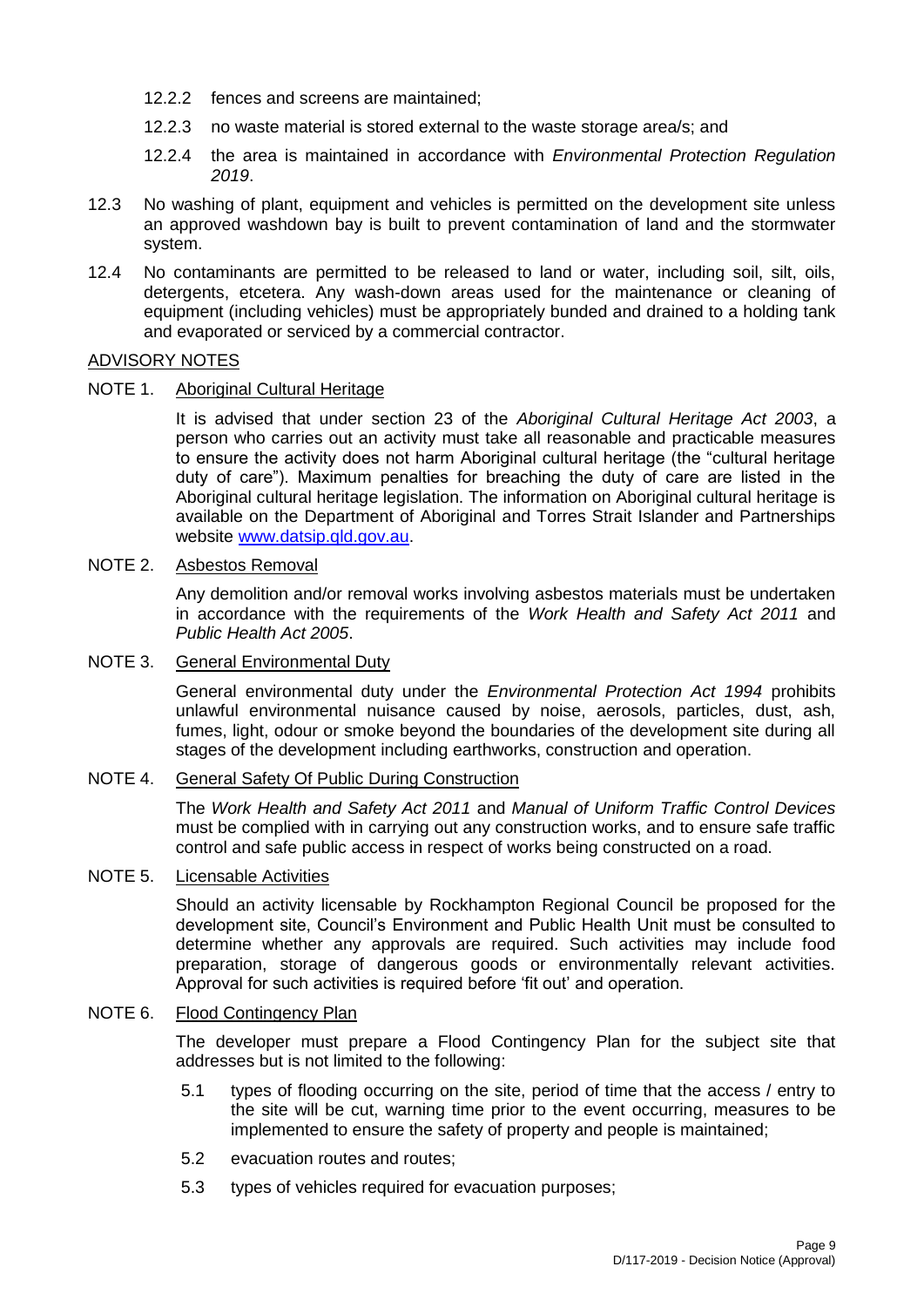- 5.4 details the storage or removal of materials, goods or equipment during times of flood; and
- 5.5 the plan must demonstrate that the subject development will not increase the flood debris loading of flood waters nor result in environmental harm. The plan must also include details of how the residents of the dwelling will collect possessions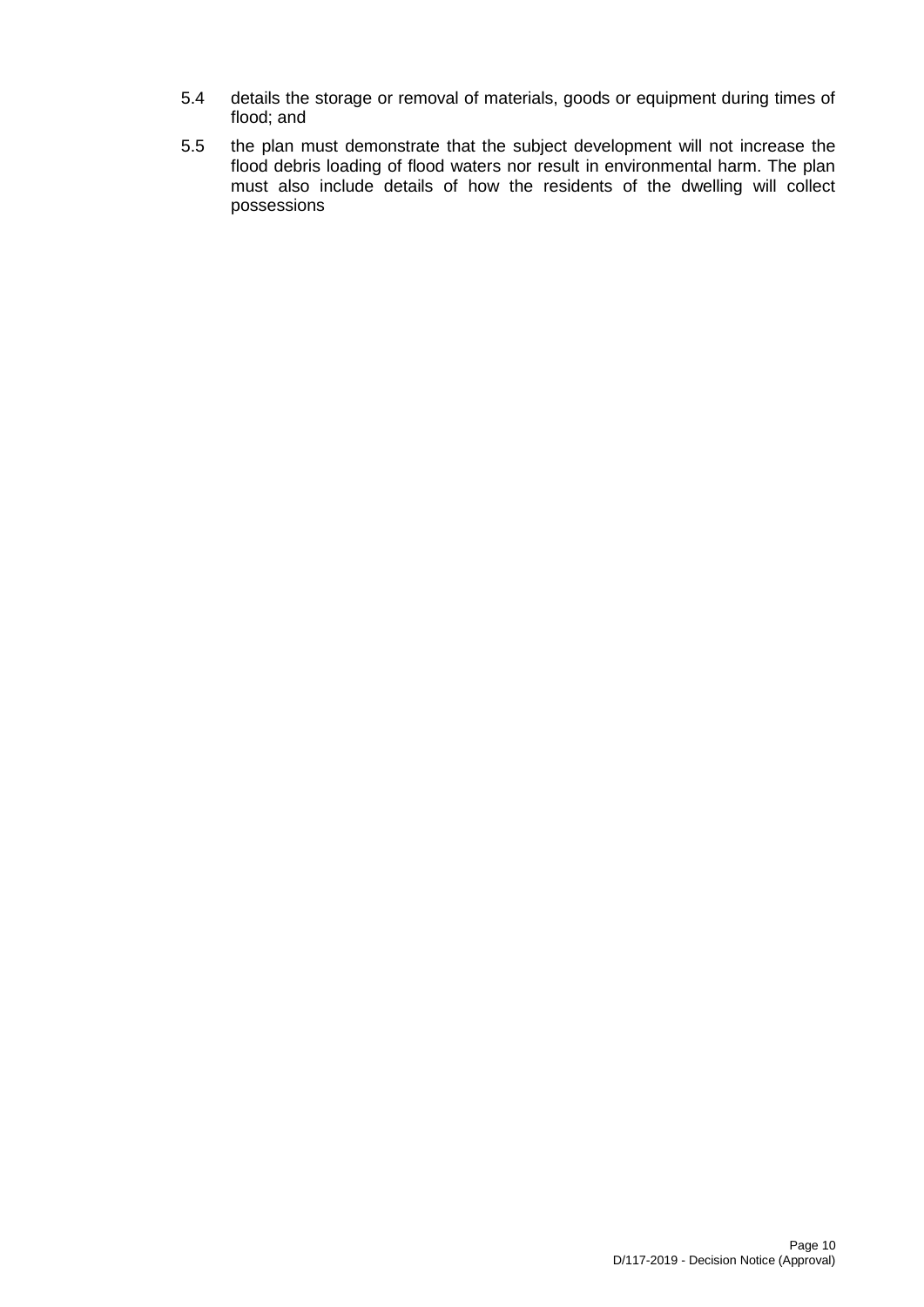

# **Attachment 2 - Appeal Rights**

*PLANNING ACT 2016*

The following is an extract from the *Planning Act 2016 (Chapter 6)*

#### *Appeal rights*

### *229 Appeals to tribunal or P&E Court*

- (1) Schedule 1 states—
	- (a) matters that may be appealed to— (i)either a tribunal or the P&E Court; or (ii)only a tribunal; or
	- (iii)only the P&E Court; and (b) the person—
		- (i)who may appeal a matter (the **appellant**); and (ii)who is a respondent in an appeal of the matter; and (iii)who is a co-respondent in an appeal of the matter; and
		- (iv)who may elect to be a co-respondent in an appeal of the matter.
- (2) An appellant may start an appeal within the appeal period.
- (3) The **appeal period** is—
	- (a) for an appeal by a building advisory agency—10 business days after a decision notice for the decision is given to the agency or
	- (b) for an appeal against a deemed refusal—at any time after the deemed refusal happens; or
	- (c) for an appeal against a decision of the Minister, under chapter 7, part 4, to register premises or to renew the registration of premises—20 business days after a notice is published under section 269(3)(a) or (4); or
	- (d) for an appeal against an infrastructure charges notice— 20 business days after the infrastructure charges notice is given to the person; or
	- (e) for an appeal about a deemed approval of a development application for which a decision notice has not been given—30 business days after the applicant gives the deemed approval notice to the assessment manager; or
	- (f) for any other appeal—20 business days after a notice of the decision for the matter, including an enforcement notice, is given to the person.

#### Note—

See the P&E Court Act for the court's power to extend the appeal period.

- (4) Each respondent and co-respondent for an appeal may be heard in the appeal.
- (5) If an appeal is only about a referral agency's response, the assessment manager may apply to the tribunal or P&E Court to withdraw from the appeal.
- (6) To remove any doubt, it is declared that an appeal against an infrastructure charges notice must not be about—
	- (a) the adopted charge itself; or
	- (b) for a decision about an offset or refund—
		- (i) the establishment cost of trunk infrastructure identified in a LGIP; or
		- (ii) the cost of infrastructure decided using the method
	- included in the local government's charges resolution.

### **230 Notice of appeal**

- (1) An appellant starts an appeal by lodging, with the registrar of the tribunal or P&E Court, a notice of appeal that—
	- (a) is in the approved form; and
	- (b) succinctly states the grounds of the appeal.
- (2) The notice of appeal must be accompanied by the required fee.
- (3) The appellant or, for an appeal to a tribunal, the registrar must, within the service period, give a copy of the notice of appeal to—
- (a) the respondent for the appeal; and
- (b) each co-respondent for the appeal; and
- (c) for an appeal about a development application under schedule 1, table 1, item 1—each principal submitter for the development application; and
- (d) for an appeal about a change application under schedule 1, table 1, item 2—each principal submitter for the change application; and
- (e) each person who may elect to become a co-respondent for the appeal, other than an eligible submitter who is not a principal submitter in an appeal under paragraph (c) or (d); and
- (f) for an appeal to the P&E Court—the chief executive; and
- (g) for an appeal to a tribunal under another Act—any other person who the registrar considers appropriate.
- (4) The **service period** is—
	- (a) if a submitter or advice agency started the appeal in the P&E Court—2 business days after the appeal is started; or
	- (b) otherwise—10 business days after the appeal is started.
- (5) A notice of appeal given to a person who may elect to be a co-respondent must state the effect of subsection
- (6) A person elects to be a co-respondent by filing a notice of election, in the approved form, within 10 business days after the notice of appeal is given to the person*.*
- **231 Other appeals**
- (1) Subject to this chapter, schedule 1 and the P&E Court Act, unless the Supreme Court decides a decision or other matter under this Act is affected by jurisdictional error, the decision or matter is non-appealable.
- (2) The Judicial Review Act 1991, part 5 applies to the decision or matter to the extent it is affected by jurisdictional error.
- (3) A person who, but for subsection (1) could have made an application under the Judicial Review Act 1991 in relation to the decision or matter, may apply under part 4 of that Act for a statement of reasons in relation to the decision or matter.
- (4) In this section— **decision** includes—
	- (a) conduct engaged in for the purpose of making a decision; and
	- (b) other conduct that relates to the making of a decision; and
	- (c) the making of a decision or the failure to make a decision; and
	- (d) a purported decision; and
	- (e) a deemed refusal.

**non-appealable**, for a decision or matter, means the decision or matter—

- (a) is final and conclusive; and
- (b) may not be challenged, appealed against, reviewed, quashed, set aside or called into question in any other way under the Judicial Review Act 1991 or otherwise, whether by the Supreme Court, another court, a tribunal or another entity; and
- (c) is not subject to any declaratory, injunctive or other order of the Supreme Court, another court, a tribunal or another entity on any ground.

#### **232 Rules of the P&E Court**

- (1) A person who is appealing to the P&E Court must comply with the rules of the court that apply to the appeal.
- (2) However, the P&E Court may hear and decide an appeal even if the person has not complied with rules of the P&E Court.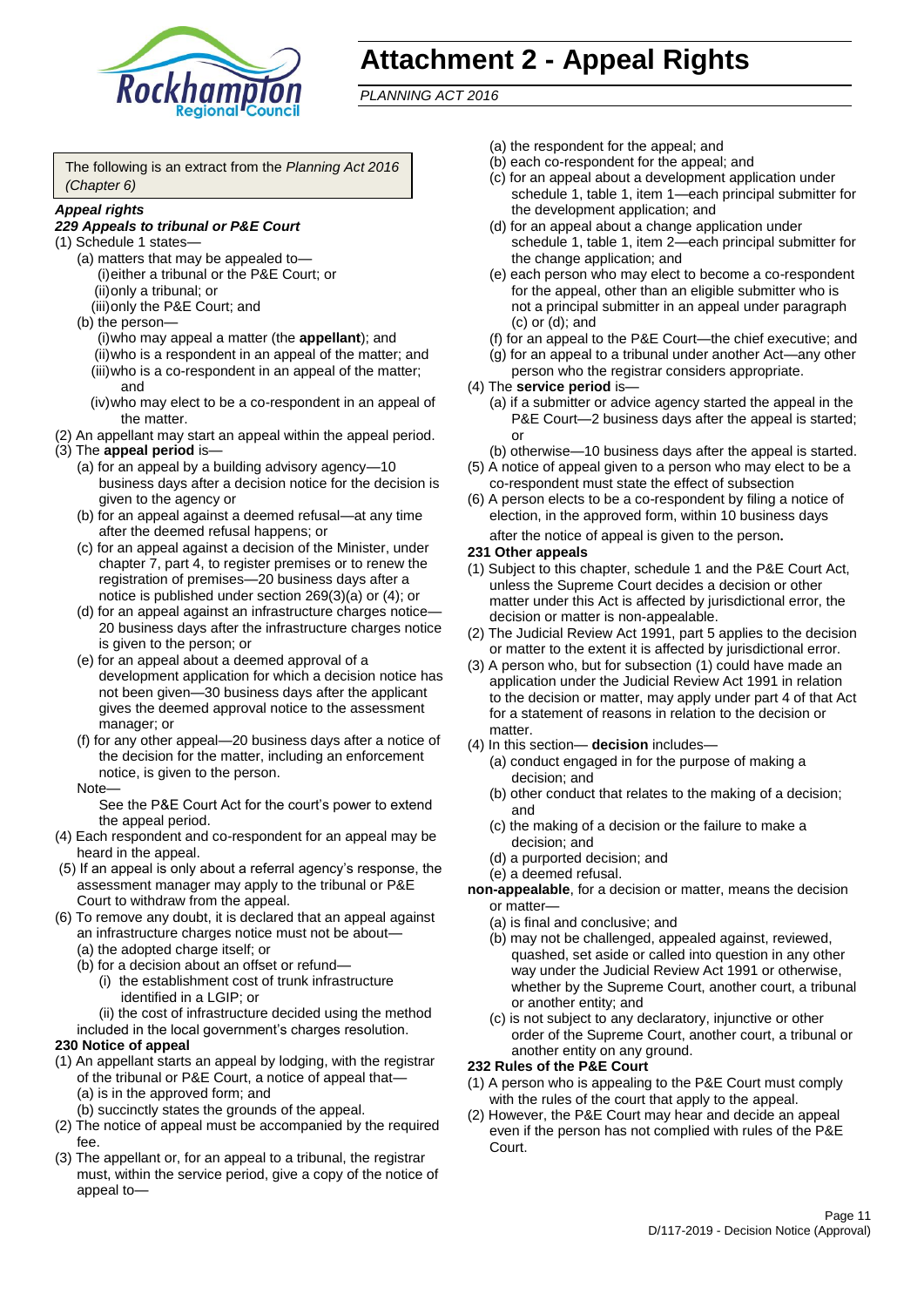

# **Appeal Rights**

*PLANNING ACT 2016*

# **Schedule 1**

#### **Appeals section 229 1 Appeal rights and parties to appeals**

- (1) Table 1 states the matters that may be appealed to—(a) the P&E court; or (b) a tribunal.
- (2) However, table 1 applies to a tribunal only if the matter involves—
	- (a) the refusal, or deemed refusal of a development application, for—
	- (i) a material change of use for a classified building; or
	- (ii) operational work associated with building work, a retaining wall, or a tennis court; or
	- (b) a provision of a development approval for—
	- (i) a material change of use for a classified building; or
- (ii) operational work associated with building work, a retaining wall, or a tennis court; or
	- (c) if a development permit was applied for—the decision to give a preliminary approval for—
		- (i) a material change of use for a classified building; or
	- (ii) operational work associated with building work, a retaining wall, or a tennis court; or
	- (d) a development condition if—
		- (i) the development approval is only for a material change of use that involves the use of a building classified under the Building Code as a class 2 building; and
		- (ii) the building is, or is proposed to be, not more than 3 storeys; and
		- (iii) the proposed development is for not more than 60 sole-occupancy units; or
	- (e) a decision for, or a deemed refusal of, an extension application for a development approval that is only for a material change of use of a classified building; or
	- (f) a decision for, or a deemed refusal of, a change application for a development approval that is only for a material change of use of a classified building; or
	- (g) a matter under this Act, to the extent the matter relates to—
		- (i) the Building Act, other than a matter under that Act that may or must be decided by the Queensland Building and Construction Commission; or
		- (ii) the Plumbing and Drainage Act, part 4 or 5; or
	- (h) a decision to give an enforcement notice in relation to a matter under paragraphs (a) to (g); or
	- (i) a decision to give an infrastructure charges notice; or
	- (j) the refusal, or deemed refusal, of a conversion application; or
	- (k) a matter that, under another Act, may be appealed to the tribunal; or
	- (l) a matter prescribed by regulation.
- (3) Also, table 1 does not apply to a tribunal if the matter

involves—

- (a) for a matter in subsection  $(2)(a)$  to  $(d)$ 
	- (i) a development approval for which the development application required impact assessment; and
	- (ii) a development approval in relation to which the assessment manager received a properly made submission for the development application; or
- (b) a provision of a development approval about the identification or inclusion, under a variation approval, of a matter for the development.
- (4) Table 2 states the matters that may be appealed only to the P&E Court.
- (5) Table 3 states the matters that may be appealed only to the tribunal.
- (6) In each table—
	- (a) column 1 states the appellant in the appeal; and
	- (b) column 2 states the respondent in the appeal; and
	- (c) column 3 states the co-respondent (if any) in the appeal; and
	- (d) column 4 states the co-respondents by election (if any) in the appeal.
- (7) If the chief executive receives a notice of appeal under section 230(3)(f), the chief executive may elect to be a corespondent in the appeal.

| Table 1<br>Appeals to the P&E Court and, for certain matters, to a tribunal                                                                                                                                                                                                                                                                    |                           |                                         |                                                       |  |
|------------------------------------------------------------------------------------------------------------------------------------------------------------------------------------------------------------------------------------------------------------------------------------------------------------------------------------------------|---------------------------|-----------------------------------------|-------------------------------------------------------|--|
| 1. Development applications<br>An appeal may be made against-<br>(a) the refusal of all or part of the development application; or<br>(b) the deemed refusal of the development application; or<br>(c) a provision of the development approval; or<br>(d) if a development permit was applied for-the decision to give a preliminary approval. |                           |                                         |                                                       |  |
| Column 3<br>Column 2<br>Column 4<br>Column 1<br>Appellant<br>Co-respondent<br>Co-respondent by election<br>Respondent<br>(if any)<br>$(i$ f any)                                                                                                                                                                                               |                           |                                         |                                                       |  |
| The applicant                                                                                                                                                                                                                                                                                                                                  | The assessment<br>manager | If the appeal is about<br>a concurrence | 1 A concurrence agency that is<br>not a co-respondent |  |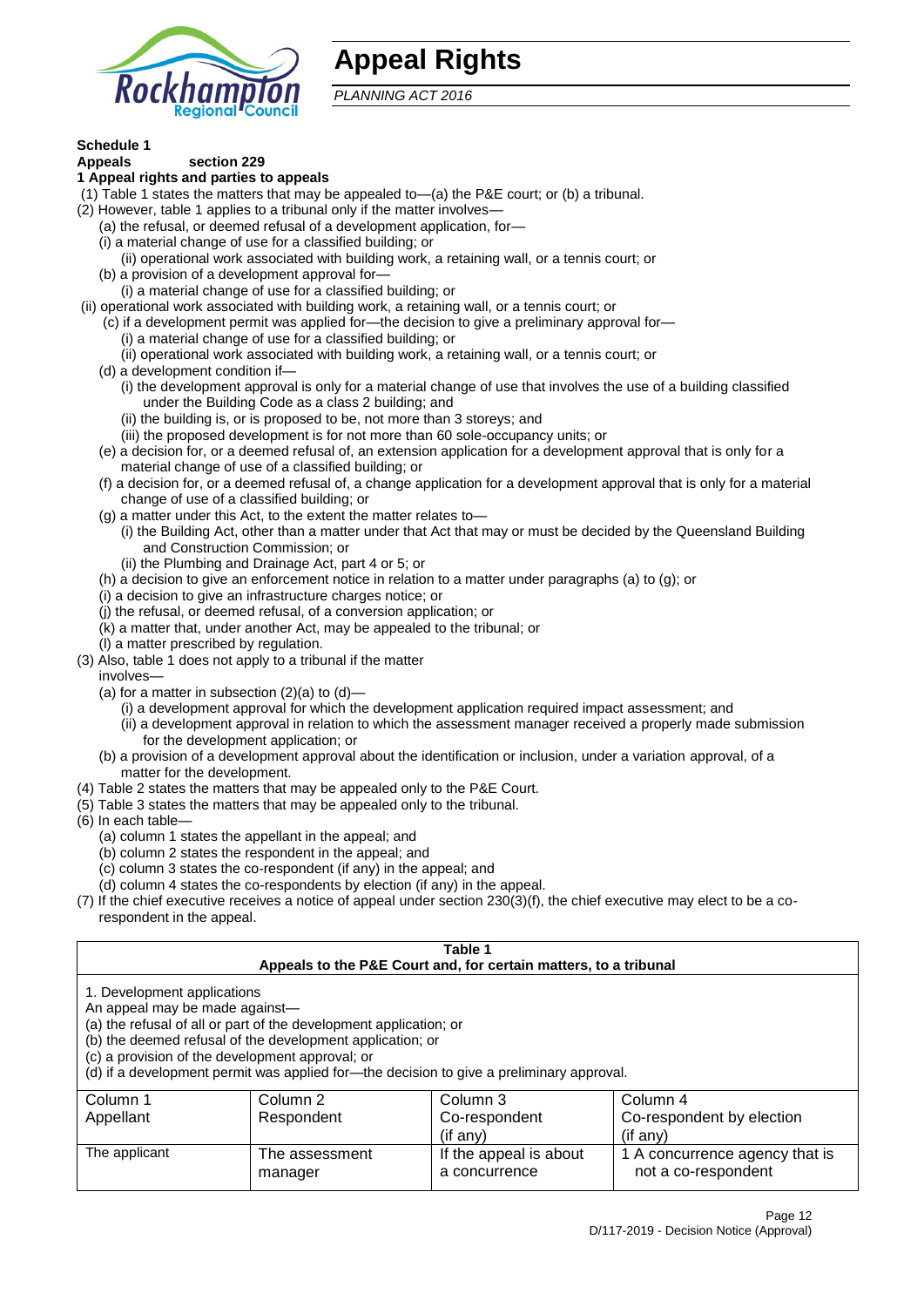| Table 1<br>Appeals to the P&E Court and, for certain matters, to a tribunal                                                                                                                                          |                                   |                                                                 |                                                                                                                                                                                                                                                                                                                                                 |  |
|----------------------------------------------------------------------------------------------------------------------------------------------------------------------------------------------------------------------|-----------------------------------|-----------------------------------------------------------------|-------------------------------------------------------------------------------------------------------------------------------------------------------------------------------------------------------------------------------------------------------------------------------------------------------------------------------------------------|--|
|                                                                                                                                                                                                                      |                                   | agency's referral<br>response-the<br>concurrence agency         | 2 If a chosen Assessment<br>manager is the respondent-<br>the prescribed assessment<br>manager<br>3 Any eligible advice agency for<br>the application<br>4 Any eligible submitter for the<br>application                                                                                                                                        |  |
| 2. Change applications<br>An appeal may be made against-<br>(b) a deemed refusal of a change application.                                                                                                            |                                   |                                                                 | (a) a responsible entity's decision for a change application, other than a decision made by the P&E court; or                                                                                                                                                                                                                                   |  |
| Column 1<br>Appellant                                                                                                                                                                                                | Column <sub>2</sub><br>Respondent | Column 3<br>Co-respondent<br>(if any)                           | Column 4<br>Co-respondent by election<br>(if any)                                                                                                                                                                                                                                                                                               |  |
| 1 The applicant<br>2 If the responsible<br>entity is the<br>assessment<br>manager-an<br>affected entity that<br>gave a pre-request<br>notice or response<br>notice                                                   | The responsible<br>entity         | If an affected entity<br>starts the appeal-the<br>applicant     | 1 A concurrence agency for the<br>development application<br>2 If a chosen assessment<br>manager is the respondent-<br>the prescribed assessment<br>manager<br>3 A private certifier for the<br>development application<br>4 Any eligible advice agency for<br>the change application<br>5 Any eligible submitter for the<br>change application |  |
| 3. Extension applications<br>An appeal may be made against-<br>(a) the assessment manager's decision about an extension application; or<br>(b) a deemed refusal of an extension application.                         |                                   |                                                                 |                                                                                                                                                                                                                                                                                                                                                 |  |
| Column 1<br>Appellant                                                                                                                                                                                                | Column <sub>2</sub><br>Respondent | Column 3<br>Co-respondent<br>(if any)                           | Column 4<br>Co-respondent by election<br>(if any)                                                                                                                                                                                                                                                                                               |  |
| 1 The applicant<br>1<br>$\overline{2}$<br>For a matter other<br>than a deemed<br>refusal of an<br>extension<br>application $-$ a<br>concurrence<br>agency, other than<br>the chief executive,<br>for the application | The assessment<br>manager         | If a concurrence<br>agency starts the<br>appeal - the applicant | If a chosen assessment<br>manager is the respondent – the<br>prescribed assessment manager                                                                                                                                                                                                                                                      |  |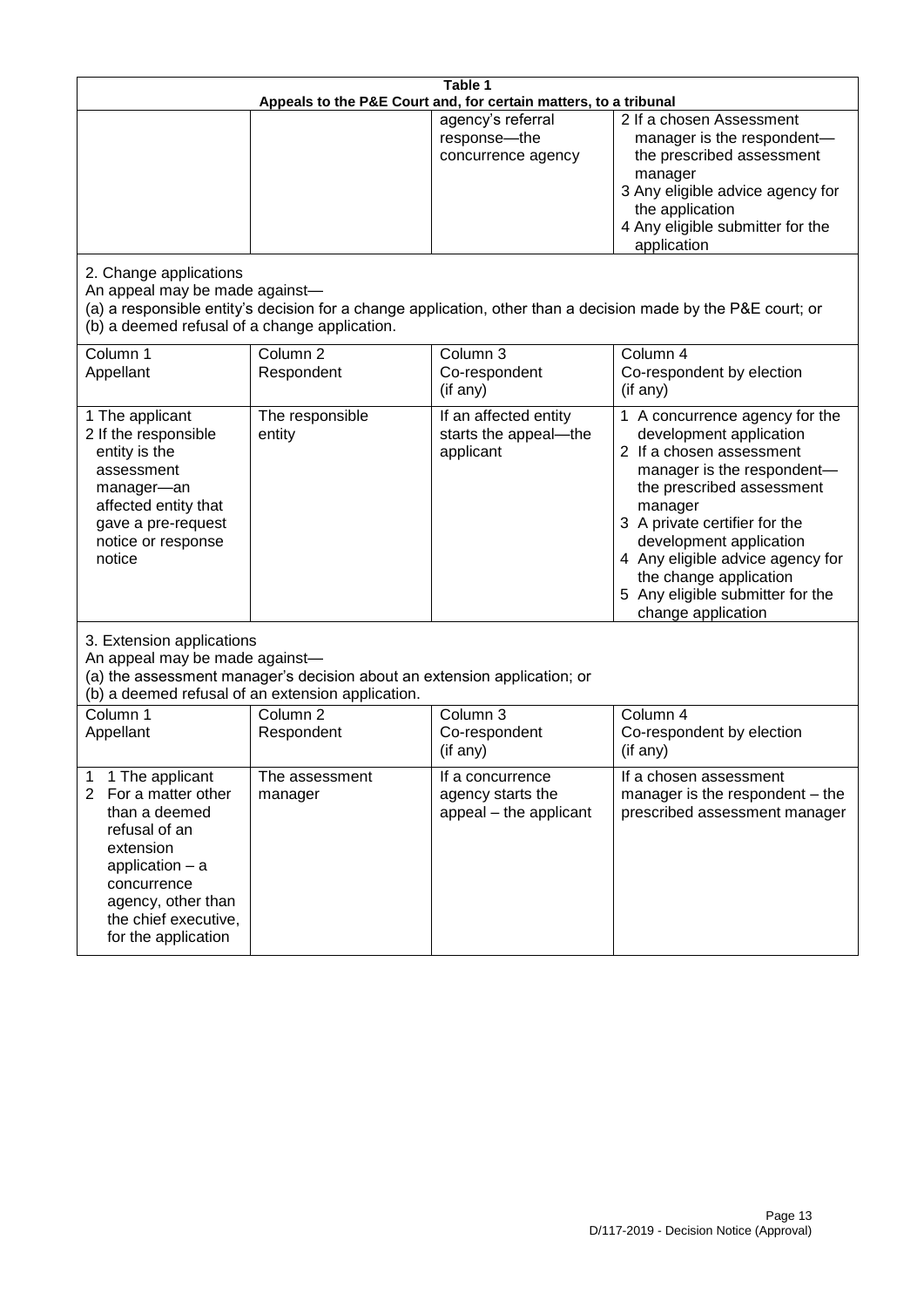#### **Table 1 Appeals to the P&E Court and, for certain matters, to a tribunal**

4. Infrastructure charges notices

- An appeal may be made against an infrastructure charges notice on 1 or more of the following grounds
- a) The notice involved an error relating to
	- (i) The application of the relevant adopted charge; or
- Examples of errors in applying an adopted charge
	- The incorrect application of gross floor area for a non-residential development
	- Applying an incorrect 'use category', under a regulation, to the development
	- (i) The working out of extra demands, for section 120; or
	- (ii) An offset or refund; or
- b) The was no decision about an offset or refund; or
- c) If the infrastructure charges notice states a refund will be given the timing for giving the refund; or
- d) The amount of the charge is so unreasonable that no reasonable relevant local government could have

## imposed the amount.

| Column 1<br>Appellant                                    | Column 2<br>Respondent                                                    | Column 3<br>Co-respondent<br>$($ if any $)$ | Column 4<br>Co-respondent by election<br>$($ if any $)$ |
|----------------------------------------------------------|---------------------------------------------------------------------------|---------------------------------------------|---------------------------------------------------------|
| The person given the<br>Infrastructure charges<br>notice | The local government<br>that gave the<br>infrastructure charges<br>notice |                                             |                                                         |

5. Conversion applications

An appeal may be made against—

(a) the refusal of a conversion application; or

(b) a deemed refusal of a conversion application.

| Column 1      | Column 2                | Column 3       | Column 4                  |
|---------------|-------------------------|----------------|---------------------------|
| Appellant     | Respondent              | Co-respondent  | Co-respondent by election |
|               |                         | $($ if any $)$ | $($ if any $)$            |
| The applicant | The local government    |                |                           |
|               | to which the conversion |                |                           |
|               | application was made    |                |                           |

6. Enforcement notices

An appeal may be made against the decision to give an enforcement notice.

| Column 1<br>Appellant                      | Column 2<br>Respondent       | Column 3<br>Co-respondent<br>(if any) | Column 4<br>Co-respondent by election<br>(if any)                                                                                                                          |
|--------------------------------------------|------------------------------|---------------------------------------|----------------------------------------------------------------------------------------------------------------------------------------------------------------------------|
| The person given the<br>enforcement notice | The enforcement<br>authority |                                       | If the enforcement authority is<br>not the local government for<br>the premises in relation to which<br>the offence is alleged to have<br>happened-the local<br>government |

#### **Table 2 Appeals to the P&E Court only**

1. Appeals from tribunal

An appeal may be made against a decision of a tribunal, other than a decision under

section 252, on the ground of—

(a) an error or mistake in law on the part of the tribunal; or

(b) jurisdictional error.

| Column 1<br>Appellant                             | Column 2<br>Respondent                                    | Column 3<br>Co-respondent<br>$($ if any $)$ | Column 4<br>Co-respondent by election<br>$($ if any $)$ |
|---------------------------------------------------|-----------------------------------------------------------|---------------------------------------------|---------------------------------------------------------|
| A party to the<br>proceedings for the<br>decision | The other party to the<br>proceedings for the<br>decision | ٠                                           |                                                         |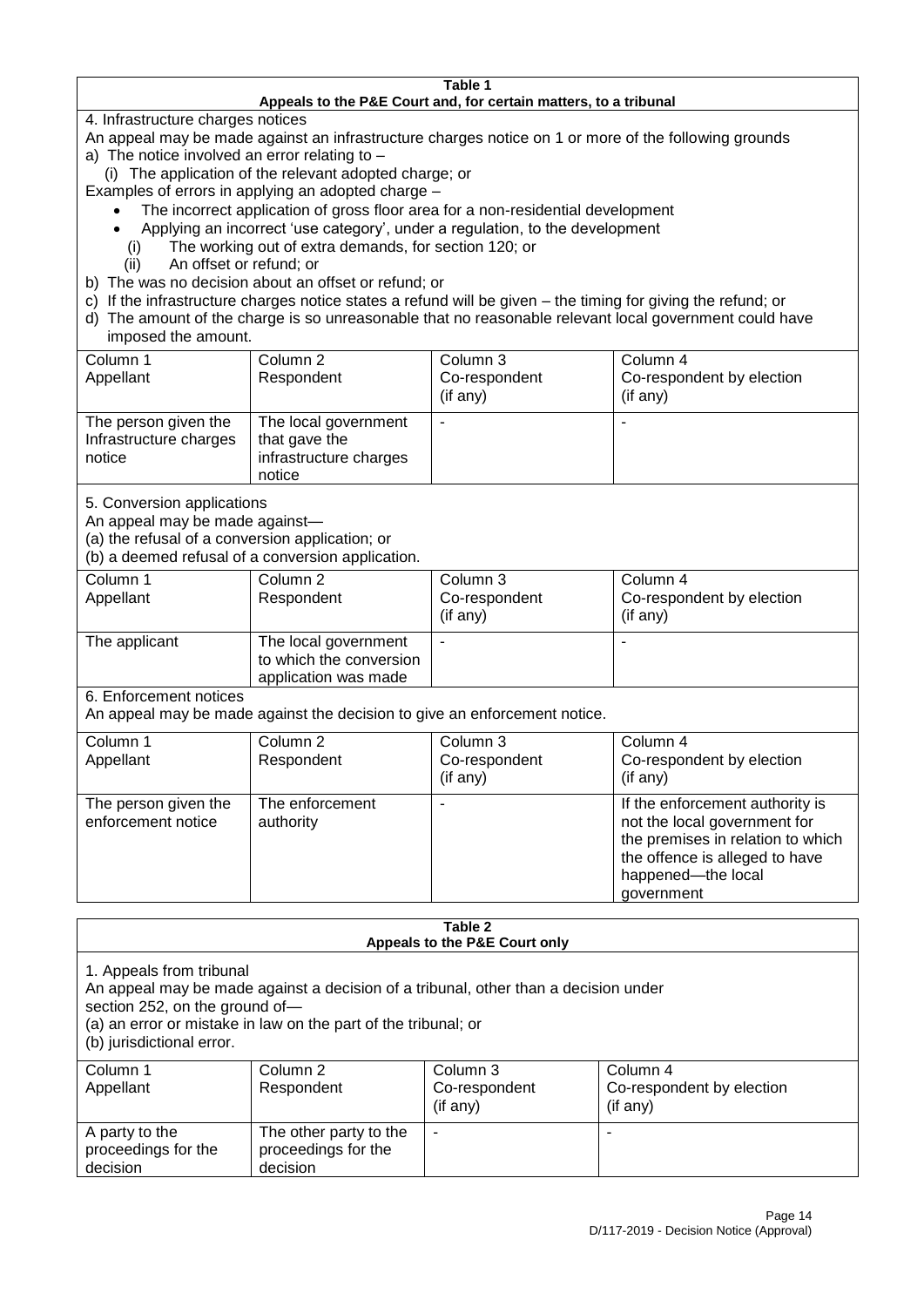#### **Table 2 Appeals to the P&E Court only**

2. Eligible submitter appeals

An appeal may be made against the decision to give a development approval, or an approval for a change application, to the extent that the decision relates to—

(a) any part of the development application for the development approval that required impact assessment; or (b) a variation request.

| Column 1<br>Appellant                                                                                                                                                                                                                                                                                                                                                                                              | Column <sub>2</sub><br>Respondent                                                                                          | Column 3<br>Co-respondent<br>(if any)                                                                                   | Column 4<br>Co-respondent by election<br>(if any)    |  |
|--------------------------------------------------------------------------------------------------------------------------------------------------------------------------------------------------------------------------------------------------------------------------------------------------------------------------------------------------------------------------------------------------------------------|----------------------------------------------------------------------------------------------------------------------------|-------------------------------------------------------------------------------------------------------------------------|------------------------------------------------------|--|
| 1 For a development<br>application-an<br>eligible submitter for<br>the development<br>application<br>2 For a change<br>application-an<br>eligible submitter for<br>the change<br>application                                                                                                                                                                                                                       | 1 For a development<br>application-the<br>assessment<br>manager<br>2 For a change<br>application-the<br>responsible entity | 1 The applicant<br>2 If the appeal is<br>about a concurrence<br>agency's referral<br>response-the<br>concurrence agency | Another eligible<br>submitter for the<br>application |  |
| 3. Eligible submitter and eligible advice agency appeals<br>An appeal may be made against a provision of a development approval, or failure to<br>include a provision in the development approval, to the extent the matter relates to-<br>(a) any part of the development application or the change application, for the development approval, that<br>required impact assessment; or<br>(b) a variation request. |                                                                                                                            |                                                                                                                         |                                                      |  |
| Column 1<br>Appellant                                                                                                                                                                                                                                                                                                                                                                                              | Column <sub>2</sub><br>Respondent                                                                                          | Column 3<br>Co-respondent<br>(if any)                                                                                   | Column 4<br>Co-respondent by election<br>(if any)    |  |

|                                                                                                                                                                                                                                                                                               |                                                                                                                            | (if any)                                                                                                                  | (if any)                                          |
|-----------------------------------------------------------------------------------------------------------------------------------------------------------------------------------------------------------------------------------------------------------------------------------------------|----------------------------------------------------------------------------------------------------------------------------|---------------------------------------------------------------------------------------------------------------------------|---------------------------------------------------|
| 1 For a development<br>application-an<br>eligible submitter for<br>the development<br>application<br>2 For a change<br>application-an<br>eligible submitter for<br>the change<br>application<br>3 An eligible advice<br>agency for the<br>development<br>application or<br>change application | 1 For a development<br>application-the<br>assessment<br>manager<br>2 For a change<br>application-the<br>responsible entity | 1 The applicant<br>2 If the appeal is<br>about a concurrence<br>agency's referral<br>response---the<br>concurrence agency | Another eligible submitter for the<br>application |

4. Compensation claims

An appeal may be made against—

(a) a decision under section 32 about a compensation claim; or

(b) a decision under section 265 about a claim for compensation; or

(c) a deemed refusal of a claim under paragraph (a) or (b).

| Column 1               | Column 2            | Column 3      | Column 4                  |
|------------------------|---------------------|---------------|---------------------------|
| Appellant              | Respondent          | Co-respondent | Co-respondent by election |
|                        |                     | (if any)      | (if any)                  |
| A person dissatisfied  | The local           |               |                           |
| with the decision      | government to which |               |                           |
|                        | the claim was made  |               |                           |
| 5. Registered premises |                     |               |                           |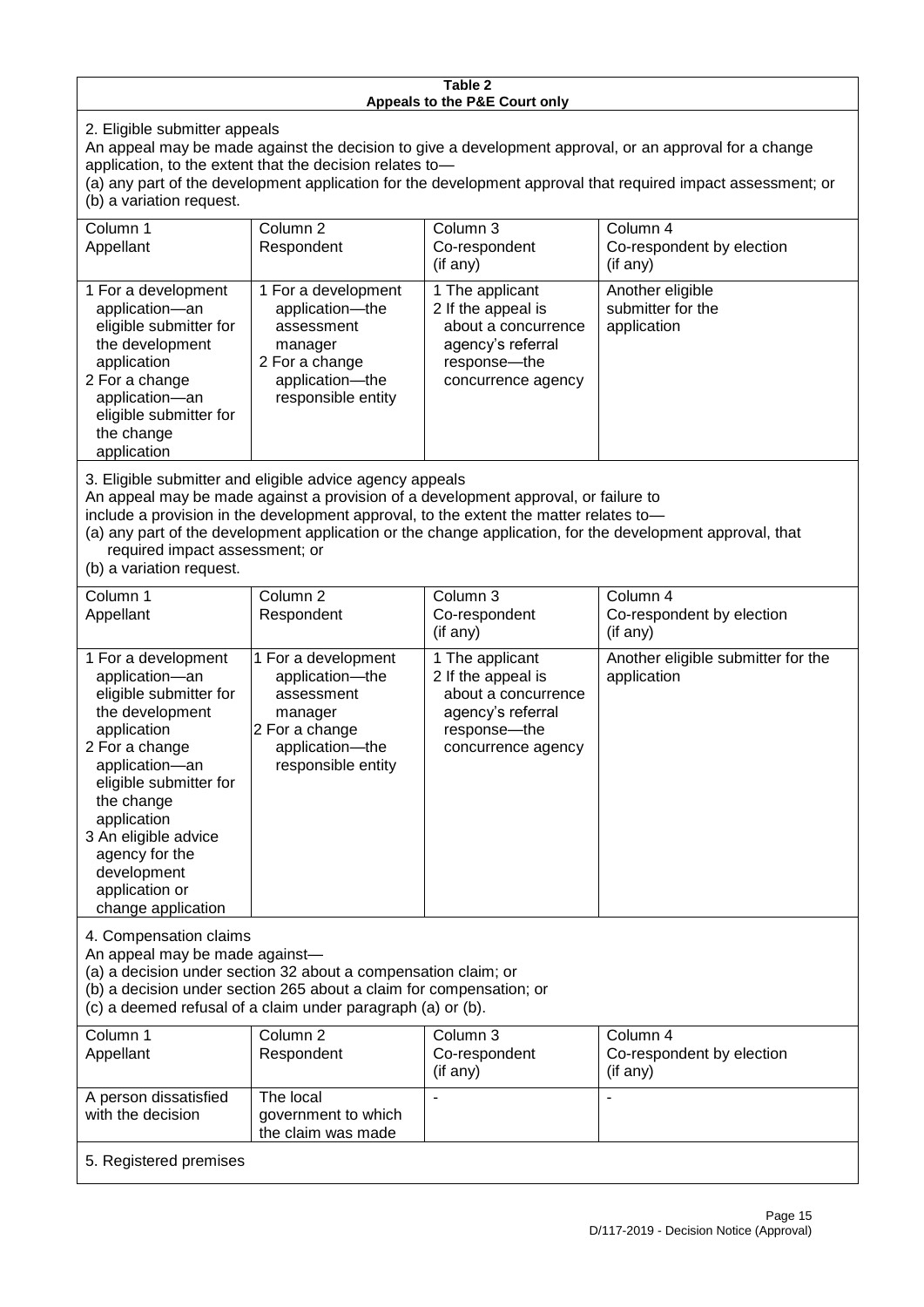|                                                                                                                                                                                                                                                                                                      | Table 2                                                                                                                                                                                                                                                                          |                                                  |                                                                                                                                                                             |  |  |
|------------------------------------------------------------------------------------------------------------------------------------------------------------------------------------------------------------------------------------------------------------------------------------------------------|----------------------------------------------------------------------------------------------------------------------------------------------------------------------------------------------------------------------------------------------------------------------------------|--------------------------------------------------|-----------------------------------------------------------------------------------------------------------------------------------------------------------------------------|--|--|
| Appeals to the P&E Court only<br>An appeal may be made against a decision of the Minister under chapter 7, part 4.                                                                                                                                                                                   |                                                                                                                                                                                                                                                                                  |                                                  |                                                                                                                                                                             |  |  |
| Column 1<br>Appellant                                                                                                                                                                                                                                                                                | Column <sub>2</sub><br>Respondent                                                                                                                                                                                                                                                | Column 3<br>Co-respondent<br>(if any)            | Column 4<br>Co-respondent by election<br>(if any)                                                                                                                           |  |  |
| 1 A person given a<br>decision notice about<br>the decision<br>2 If the decision is to<br>register premises or<br>renew the<br>registration of<br>premises-an owner<br>or occupier of<br>premises in the<br>affected area for the<br>registered premises<br>who is dissatisfied<br>with the decision | The Minister                                                                                                                                                                                                                                                                     | $\overline{\phantom{a}}$                         | If an owner or occupier starts the<br>appeal – the owner of the<br>registered premises                                                                                      |  |  |
| 6. Local laws<br>development; or                                                                                                                                                                                                                                                                     | An appeal may be made against a decision of a local government, or conditions applied,<br>under a local law about-<br>(a) the use of premises, other than a use that is the natural and ordinary consequence of prohibited<br>(b) the erection of a building or other structure. |                                                  |                                                                                                                                                                             |  |  |
| Column 1<br>Appellant                                                                                                                                                                                                                                                                                | Column <sub>2</sub><br>Respondent                                                                                                                                                                                                                                                | Column 3<br>Co-respondent<br>(if any)            | Column 4<br>Co-respondent by election<br>(if any)                                                                                                                           |  |  |
| A person who-<br>(a) applied for the<br>decision; and<br>(b) is dissatisfied with<br>the decision or<br>conditions.                                                                                                                                                                                  | The local government                                                                                                                                                                                                                                                             | $\blacksquare$                                   |                                                                                                                                                                             |  |  |
|                                                                                                                                                                                                                                                                                                      |                                                                                                                                                                                                                                                                                  | Table 3<br>Appeals to the tribunal only          |                                                                                                                                                                             |  |  |
| 1. Building advisory agency appeals<br>An appeal may be made against giving a development approval for building work to the extent the building<br>work required code assessment against the building assessment provisions.                                                                         |                                                                                                                                                                                                                                                                                  |                                                  |                                                                                                                                                                             |  |  |
| Column 1<br>Appellant                                                                                                                                                                                                                                                                                | Column <sub>2</sub><br>Respondent                                                                                                                                                                                                                                                | Column <sub>3</sub><br>Co-respondent<br>(if any) | Column 4<br>Co-respondent by election<br>(if any)                                                                                                                           |  |  |
| A building advisory<br>agency for the<br>development application<br>related to the approval                                                                                                                                                                                                          | The assessment<br>manager                                                                                                                                                                                                                                                        | The applicant                                    | 1 A concurrence agency for the<br>development application<br>related to the approval<br>2 A private certifier for the<br>development application<br>related to the approval |  |  |
| 3. Certain decisions under the Building Act and the Plumbing and Drainage Act<br>An appeal may be made against a decision under-<br>(a) the Building Act, other than a decision made by the Queensland Building and Construction Commission; or<br>(b) the Plumbing and Drainage Act, part 4 or 5.   |                                                                                                                                                                                                                                                                                  |                                                  |                                                                                                                                                                             |  |  |
| Column 1<br>Appellant                                                                                                                                                                                                                                                                                | Column <sub>2</sub><br>Respondent                                                                                                                                                                                                                                                | Column 3<br>Co-respondent<br>(if any)            | Column 4<br>Co-respondent by election<br>(if any)                                                                                                                           |  |  |